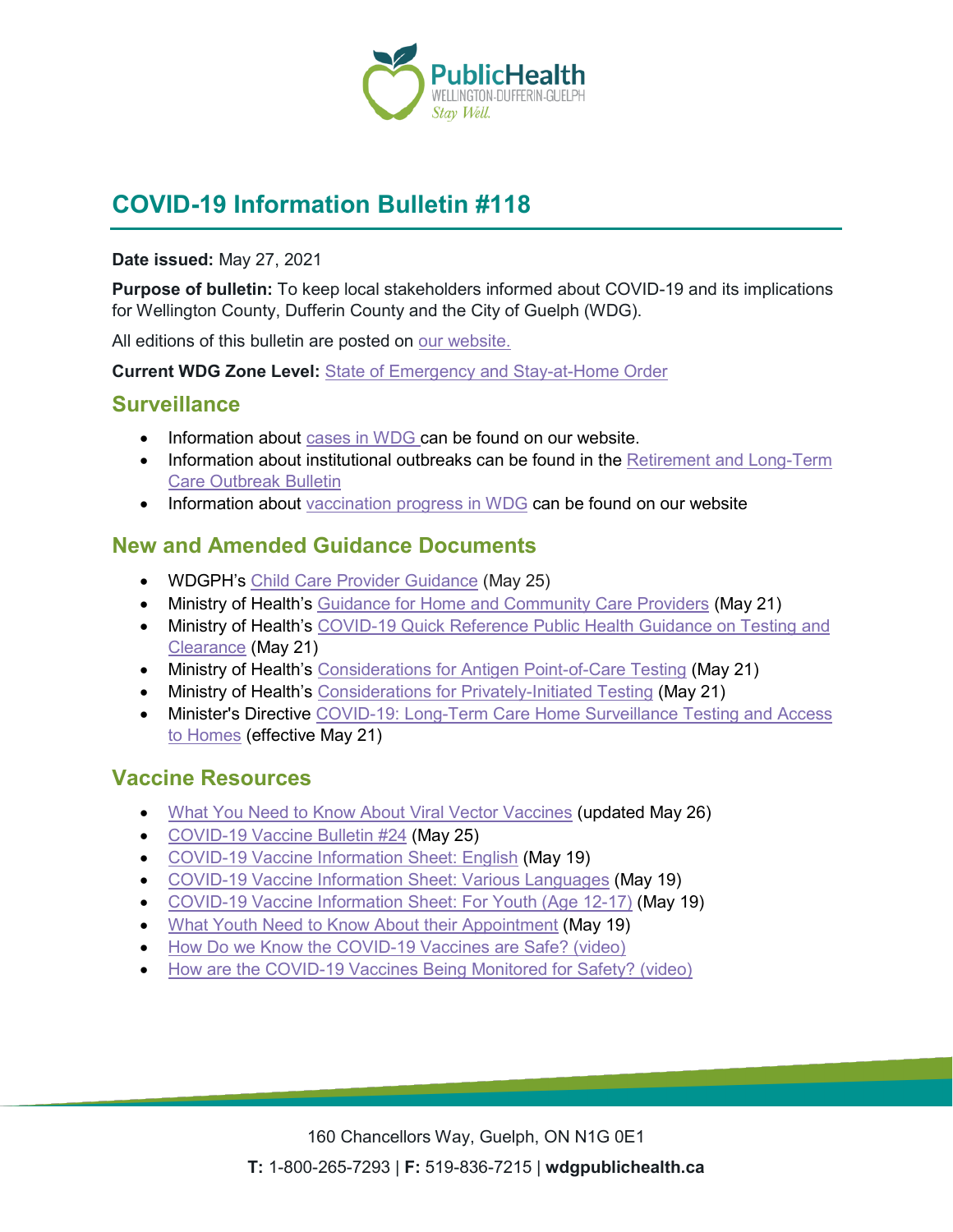

## **Vaccine Clinics for Youth (12+) and Eligible Household Members**

Communications about COVID-19 youth-focused clinics (for students 12-17 years of age and their eligible household members) have been distributed to students and families through our local schools. Please look for this communication from your child's school with details on how to pre-register and book an appointment.

### **Ontario Opens up Visits for Long-Term Care**

Effective May 22, friends and family can visit long-term care homes to see residents for an outdoor visit. The Ministry of Long-Term Care has updated Directive #3, as well as the Ministry's [visitor policy](https://www.ontario.ca/page/covid-19-visiting-long-term-care-homes) and [guidance document](https://www.ontario.ca/page/covid-19-guidance-document-long-term-care-homes-ontario) to include the following direction:

- A maximum of two general visitors at a time per resident in addition to two essential caregiver(s)
- General visitors must be screened on arrival and not proceed beyond entry way of home
- General visitors need to maintain physical distancing and wear masks as well as maintain distance from other groups

Read the [media release](https://news.ontario.ca/en/release/1000182/ontario-opening-up-outdoor-visits-for-long-term-care) for more information.

### **Announcements and Changes to Services**

- On May 25, the [Government of Ontario](https://news.ontario.ca/en/release/1000193/ontario-supporting-screen-based-industries-during-covid-19) announced it is providing one-time funding of \$3 million to the Canadian Film Centre (CFC) as part of the province's efforts to support the film, television and new media industries during the pandemic.
- On May 25, the [Government of Ontario](https://news.ontario.ca/en/release/1000192/ontario-investing-in-domestic-medical-technology-manufacturing-to-ensure-future-preparedness) announced it is investing in domestic medical technology manufacturing to ensure future preparedness.
- On May 21, [Dr. Nicola Mercer Medical Officer of Health and CEO of WDG Public Health](https://www.wdgpublichealth.ca/news/statement-dr-nicola-mercer-medical-officer-health-and-ceo-reopening-our-region) issued a statement on reopening our region.
- On May 21, the [Government of Ontario](https://news.ontario.ca/en/release/1000185/covid-19-vaccine-booking-expanding-to-youth-12-ahead-of-schedule) announced that COVID-19 vaccine booking is expanding to youth 12+ ahead of schedule
- On May 21, the [Government of Ontario](https://news.ontario.ca/en/release/1000174/ontario-proceeding-with-second-dose-administration-of-astrazeneca) announced that is proceeding with second dose administration of the AstraZeneca COVID-19 vaccine, beginning with those who received their first dose of the vaccine between March 10 and March 19, 2021.
- On May 21, the [Government of Canada](https://www.canada.ca/en/public-health/news/2021/05/government-of-canada-extends-quarantine-measures-and-travel-restrictions.html) announced it is extending the temporary travel measures restricting entry into Canada by foreign nationals until June 21, 2021.

### **Additional Resources**

- WDGPH's [Events and Gatherings Guidance and Restrictions](https://www.wdgpublichealth.ca/your-health/covid-19-information-public/current-public-health-measures-and-restrictions/events-and) (updated May 25)
- PHO's COVID-19 Transmission through Large Respiratory Droplets and [Aerosols…What We Know So Far](https://www.publichealthontario.ca/-/media/documents/ncov/covid-wwksf/2021/05/wwksf-transmission-respiratory-aerosols.pdf?la=en) (published May 20)